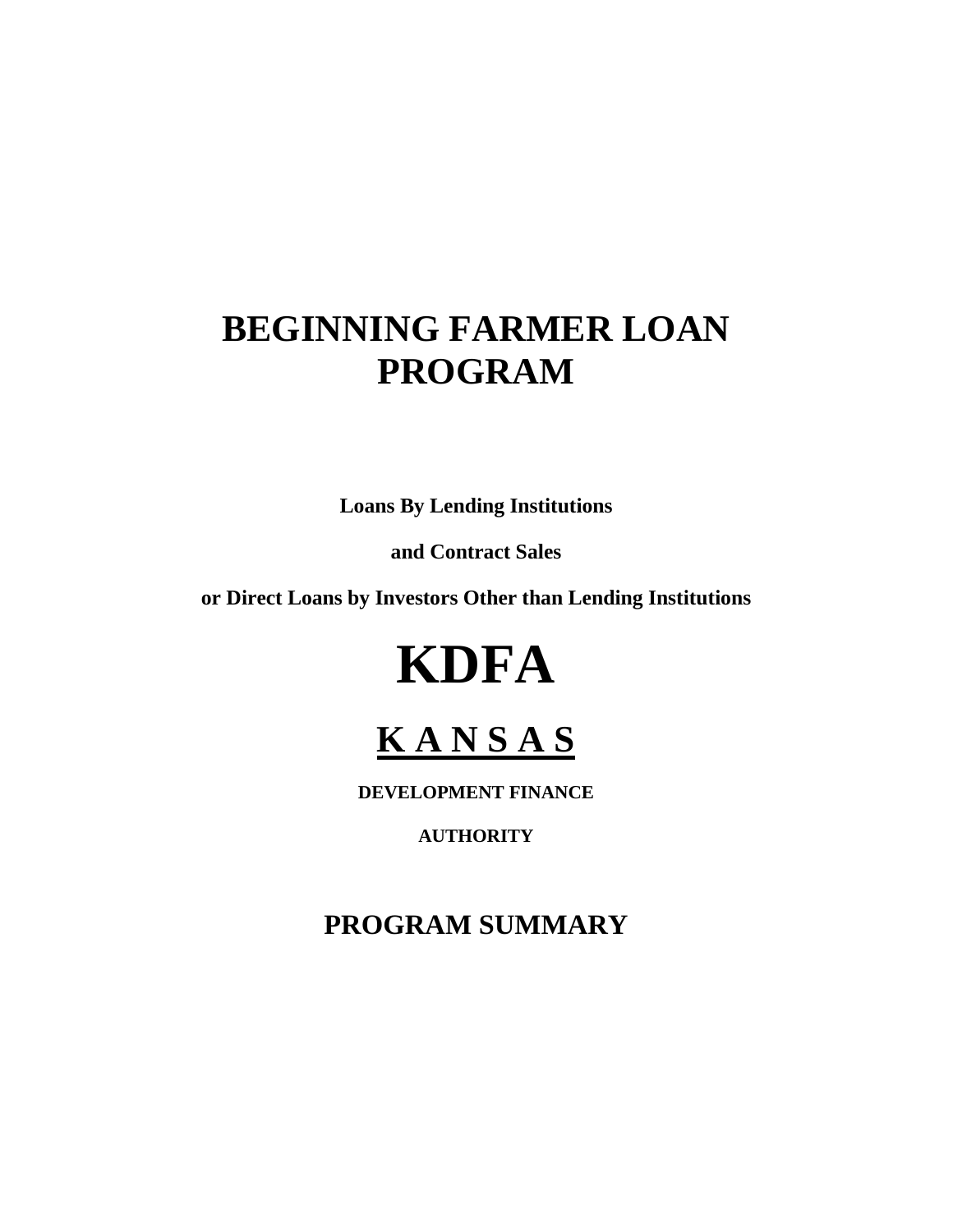# **TABLE OF CONTENTS**

| Section      |                                                         |
|--------------|---------------------------------------------------------|
| I            | PROGRAM POWERS AND ELIGIBLE ACTIVITIES                  |
|              | 1. Agricultural Land                                    |
|              | 2. Agricultural Improvements                            |
|              | 3. Depreciable Agricultural Property                    |
| $\mathbf{I}$ | PROGRAM MAXIMUMS AND MINIMUMS                           |
| Ш            | NATURE OF INVESTMENT RISK; LIMITED OBLIGATION BONDS     |
| IV           | <b>APPLICANT ELIGIBILITY</b>                            |
|              | 1. Age Limits                                           |
|              | 2. First-Time Farmer                                    |
|              | 3. Training and Experience                              |
|              | 4. Use of Project                                       |
| V            | <b>INELIGIBLE PROGRAM ACTIVITIES</b>                    |
|              | 1. Refinance Existing Debt                              |
|              | 2. Finance Working Capital                              |
|              | 3. Finance the Acquisition of Property                  |
| VI           | APPLICATION AND PROCEDURES - DIRECT LOANS               |
|              | 1. Application Forms                                    |
|              | 2. Application Period                                   |
|              | 3. Interim Financing                                    |
|              | 4. Loans to Beginning Farmers and Security Arrangements |
|              |                                                         |

5. Terms of Loan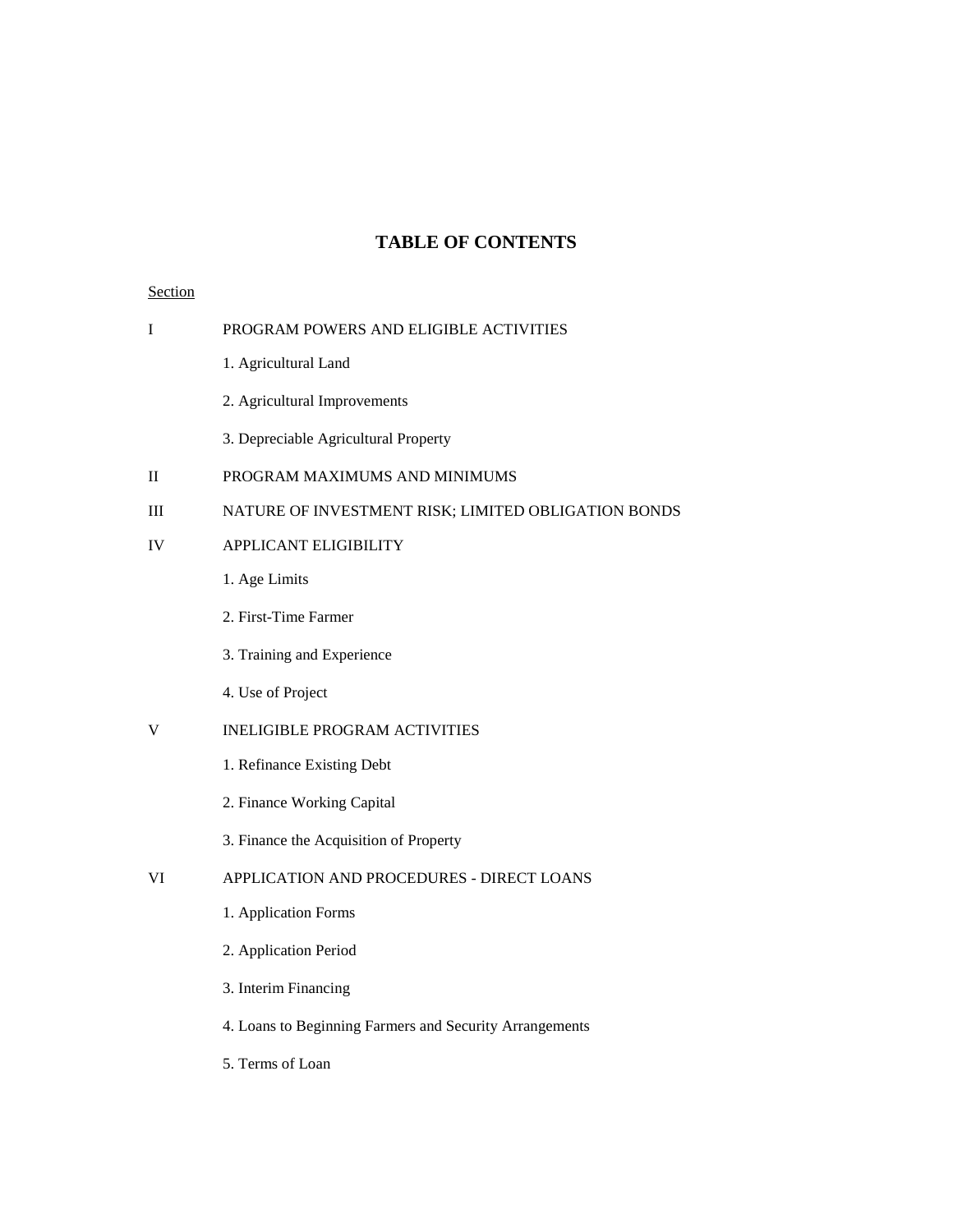- 6. Repayment of Loans
- 7. Assignment or Sale of Bonds
- 8. Fees
- 9. Use of Financial and Security Documents
- 10. Bond Purchasers
- 11. Procedures Following Bond Issuance
- 12. Timing Requirements for Spending Bond Proceeds
- 13. Assumption of Loans Substitution of Collateral and Transfer of Property
- 14. Public Hearing and Governor's Approval of Bond Issuance
- 15. State Volume Cap Limitations
- 16. Modified Accelerated Cost Recovery System Limitations
- 17. Maximum Loan Maturity

# VII APPLICATION AND PROCEDURES - SALES CONTRACTS

- 1. Application Form
- 2. Application Period
- 3. Sales Contracts and Security Arrangements
- 4. Terms of the Sales Contract
- 5. Payments Under the Sales Contract
- 6. Assignment or Sale of Bonds
- 7. Fees
- 8. Use of Financial and Security Documents
- 9. Bond Purchasers
- 10. Loan and Sales Contract
- 11. Assumption of Sales Contract Substitution of Collateral and Transfer of Property
- 12. Public Hearing and Governor's Approval of Bond Issuance
- 13. Modified Accelerated Cost Recovery System Limitations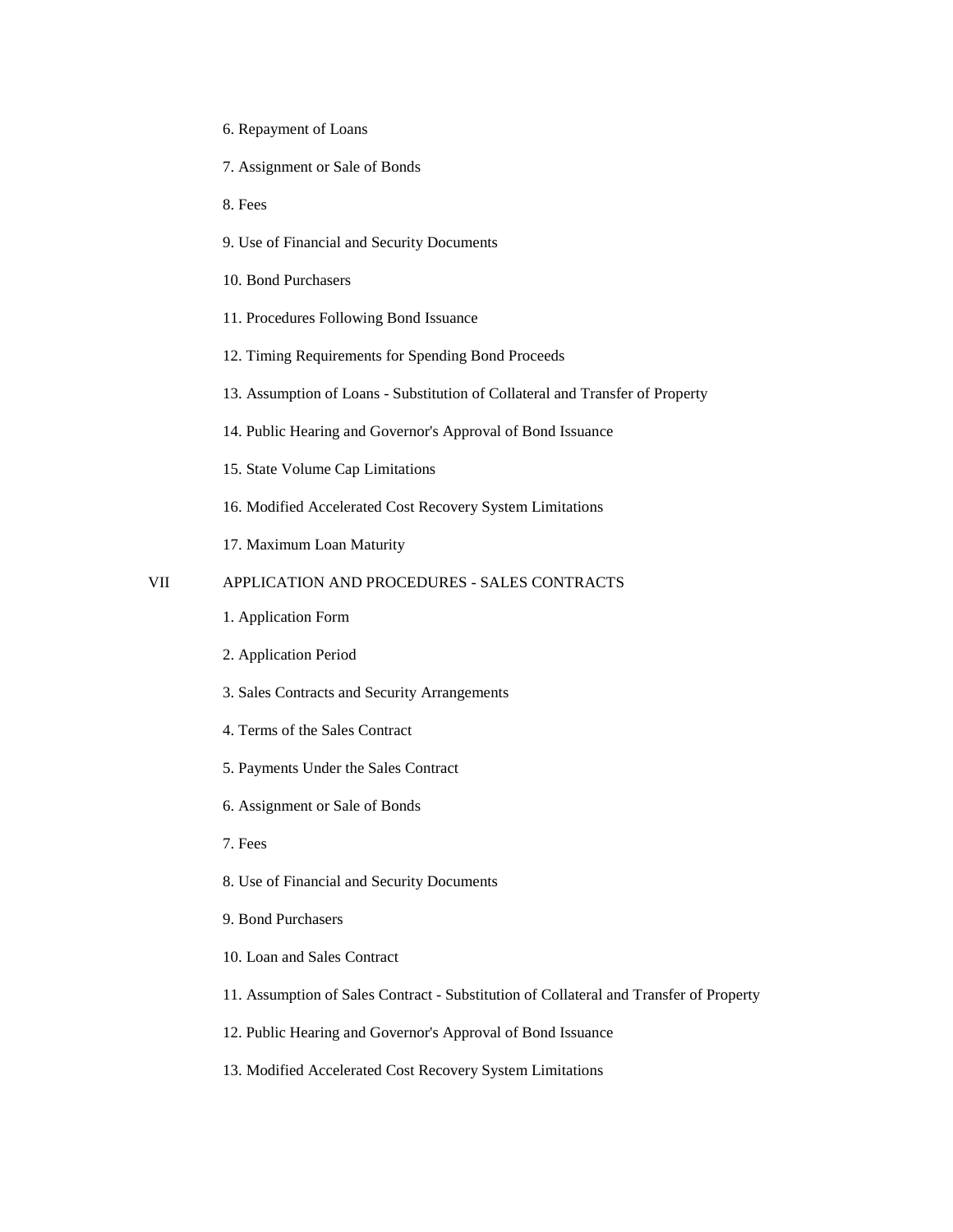14. Maximum Terms of Sales Contract

- VIII FEDERAL TAX EXEMPTION OF AUTHORITY BONDS
	- 1. General Tax Exemption of Bonds
	- 2. Federal Alternative Minimum Tax
	- 3. Deduction for Interest Incurred to Carry Tax-Exempt Bonds
- IX RIGHT TO AUDIT
- X DEFINITIONS
	- Agricultural Improvements
	- Agricultural Land
	- Beginning Farmer
	- Bond Purchaser
	- Depreciable Agricultural Property
	- Farm
	- Farming
	- First-Time Farmer
	- Indirect Ownership
	- Related Person
	- Substantial Farmland

CONCLUDING NOTE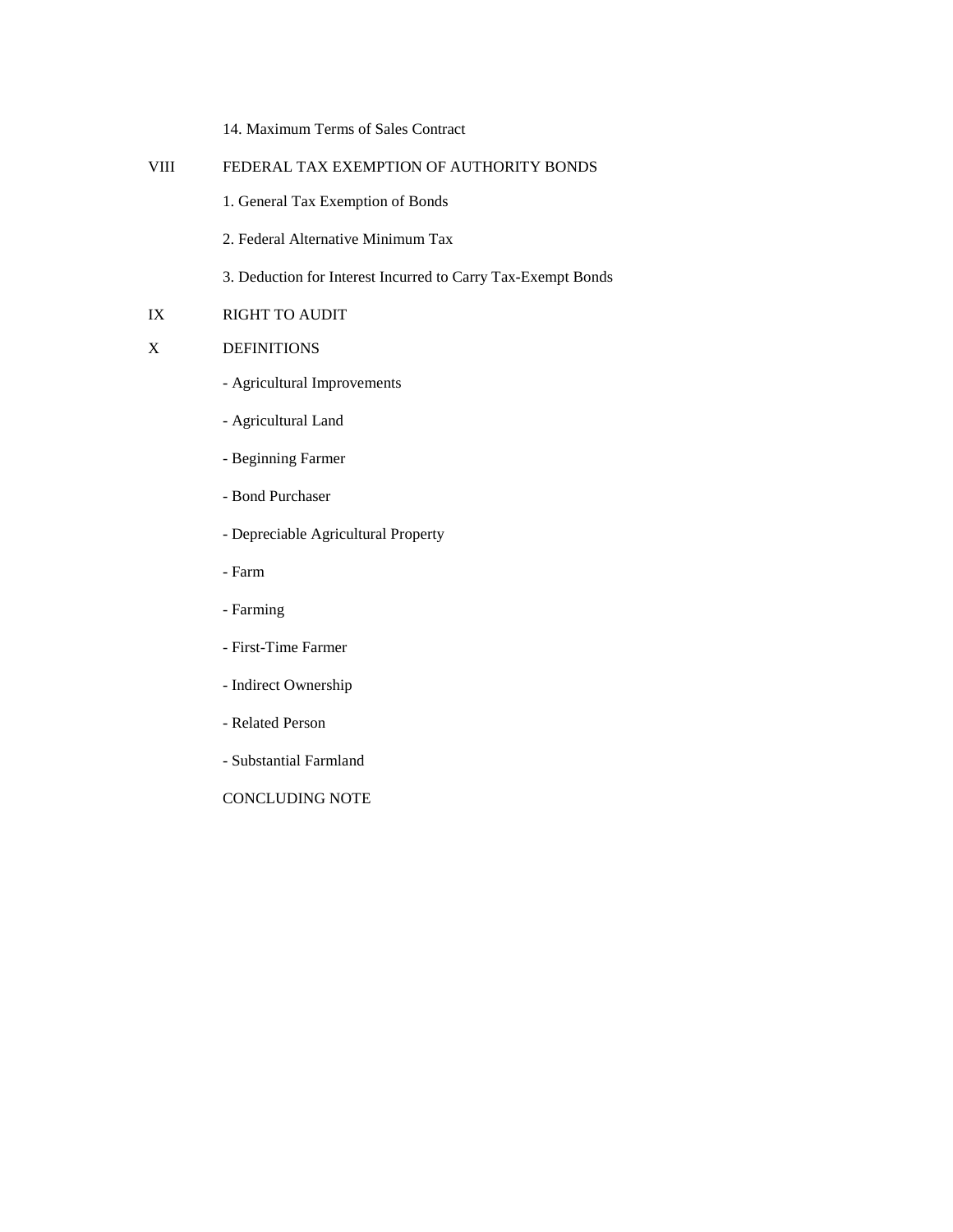# **PROGRAM SUMMARY**

# **Loans by Lending Institutions**

# **and Contract Sales**

#### **or Direct Loans by Investors Other than Lending Institutions**

Contact Person(s):

Bonnie Hawkins

Administrative Assistant

(785) 357-4445 telephone

(785) 357-4478 facsimile

[bhawkins@kdfa.org](mailto:bhawkins@kdfa.org) Email

#### **THE PROGRAM SUMMARY IN BRIEF**

The KDFA Beginning Farmer Loan Program ("Program"), is a tax-exempt bond program authorized pursuant to Section 147 of the Internal Revenue Code, and pursuant to K.S.A. 74-8901 et seq., designed to assist Beginning Farmers in the state of Kansas to acquire agricultural property at lower interest rates. The Program enables lending institutions, individuals, partnerships, corporations, and other entities (herein referred to as the "Bond Purchaser") to receive tax-exempt interest with respect to a direct loan or contract sale made to Beginning Farmers.

The Bond Purchaser, after arranging the loan or sales contract, will obtain from the Kansas Development Finance Authority (the "Authority") a state and federally tax-exempt Bond in the amount of the loan or the unpaid balance on the sales contract. In the case of a loan, the amount paid by the Bond Purchaser for the Bond will be lent to the Beginning Farmer by the Authority, and that loan and its collateral will be assigned to the Bond Purchaser as security for the Bond. In the case of a contract sale, the contract will be entered into by the Authority and the Bond Purchaser will receive the Bond to evidence the Authority's obligations under the contract. The Authority's right, title and interest in the contract will then be assigned to the Beginning Farmer who will assume the payment obligations of the Authority under the contract.

# **BASIC QUALIFICATIONS:**

- May not have previously owned any substantial amount of farmland.
- Program may be used to purchase agricultural land, agricultural improvements, and depreciable agricultural property (new and used).
- The loan maximums under existing federal law are: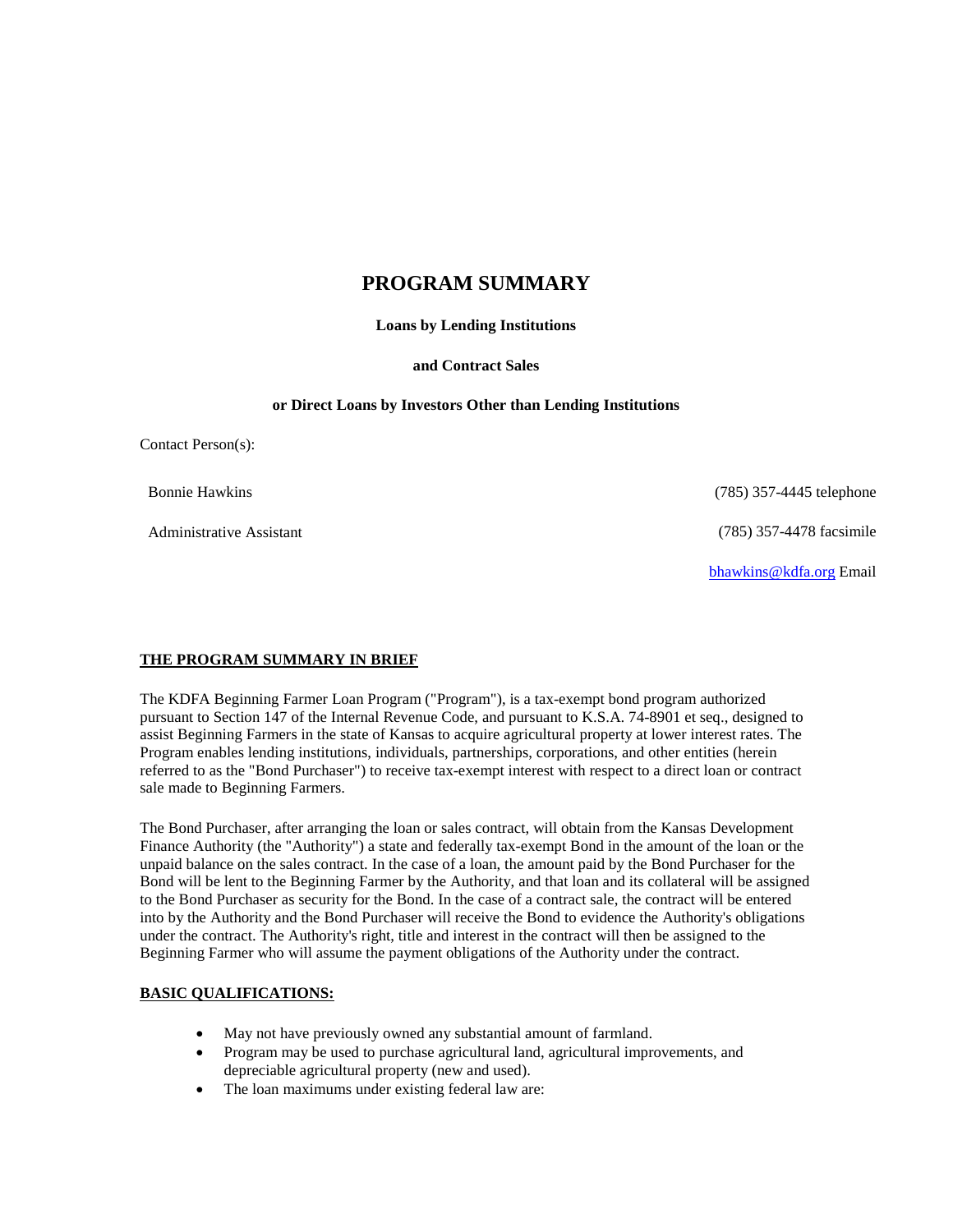- --\$543,800 base cap, indexed annually for inflation for agricultural land, agricultural improvements and depreciable agricultural property
- Of which no more than \$62,500 may be for used property.
- There is no minimum loan amount for the Program.
- Beginning Farmer may not cash rent or custom hire a majority of the fieldwork or livestock management to be completed.
- The Beginning Farmer must be an individual. Loans to corporations, partnerships, LLC's, etc. are not eligible under the Federal Tax Code.

The Bond Purchaser will make a credit evaluation of the Beginning Farmer, may require any collateral deemed necessary and, with the Beginning Farmer, must arrange the terms of the loan or contract. The Bond will be a limited obligation of the Authority, and will be solely secured by the loan or contract and collateral provided by the Beginning Farmer. The Bond Purchaser will be responsible for the creation and perfection of any security interest which the Bond Purchaser deems necessary for the loan or contract.

A loan made under the Program is funded solely from the Bond sold to the Bond Purchaser. The Authority has no independent funds with which to fund a loan. Therefore, a Beginning Farmer must submit an application with a Bond Purchaser who is able to purchase the Authority's Bond to fund the Beginning Farmer's loan. The Authority shall not be liable or responsible for the failure of a Bond Purchaser to purchase a Bond or otherwise perform the functions of a lender, nor shall the Authority be liable or responsible for the failure of a Beginning Farmer to locate an alternate Bond Purchaser in the event of a failure of performance by the Beginning Farmer's initial Bond Purchaser.

If a sales contract is to be used, the Beginning Farmer must submit an Application with the contract seller as the Bond Purchaser. The Authority shall not be liable for the failure of a Bond Purchaser to perform under the sales contract.

# **GENERAL**

The Kansas Development Finance Authority (KDFA) was created by the 1987 Kansas Legislature to finance capital improvements and improve access to long-term capital financing for state agencies, political subdivisions, public and private non-profit organizations and businesses. KDFA is authorized, subject to certain restrictions, to issue revenue bonds and various other debt instruments for the purpose of financing agricultural business enterprises.

KDFA is governed by a five-member Board of Directors, consisting of five public members appointed by the Governor subject to confirmation by the State Senate. The Governor also appoints the KDFA President who serves at the pleasure of the Governor and who is an ex-officio, non-voting member of the Board. Not less than three members of the Board must be representative of the general public, and not more than three members may be members of the same political party. KDFA employs a permanent full-time staff to work with borrowers and finance teams to structure finance transactions and to oversee post-issuance compliance responsibilities. **DEFINITIONS** - The definitions used in the Program are important to Bond Purchasers and Beginning Farmers contemplating using the Program. Please refer to Sections I and X for the definition of the terms used in this Program Summary.

# **SECTION I**

# **PROGRAM POWERS AND ELIGIBLE ACTIVITIES**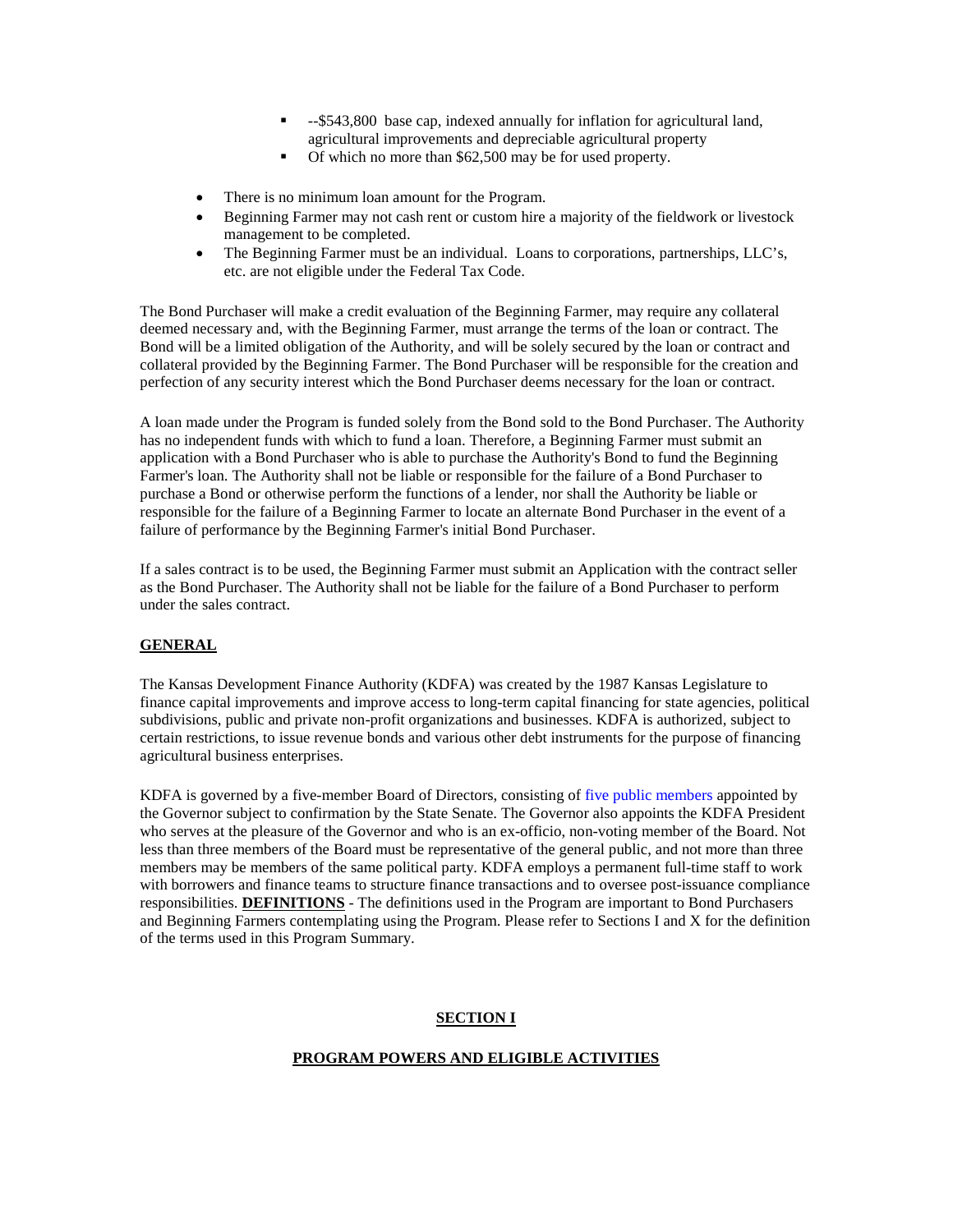The Authority may issue its bonds to assist Beginning Farmers in financing the acquisition of the following:

1. **Agricultural Land** -- The Authority can finance the purchase of land suitable for use in farming.

2. **Agricultural Improvements** -- The Authority can finance the construction or purchase of improvements located on Agricultural Land (which are suitable for use in farming). Examples: Confinement systems for swine, cattle, or poultry; barns and other out-buildings; grain storage facilities; silos; improvements to land such as drainage tile and other soil conservation improvements which could include, but not be limited to, terraces, farm ponds, erosion control structures, waterways, etc. Agricultural Improvements may be new or used and may include additions to or renovation of existing buildings or other structures.

**NOTE: The ability to finance a personal residence with the Program is severely limited due to federal regulations governing the use of the Authority's bonds; therefore, except in certain circumstances (e.g., when the value of the residence is clearly less than 5% of the amount of the loan or the amount of the contract financed), it will be necessary to finance the personal residence separately.**

- 3. **Depreciable Agricultural Property** -- The Authority can finance the purchase of personal property suitable for use in farming for which an income tax deduction for depreciation is allowed in computing federal income taxes. Examples: Livestock used for breeding or dairy purposes, farm machinery, trucks, etc. Feeder cattle (including steers), feeder pigs, or feeder lambs do not qualify as depreciable property. Bond proceeds may be used to finance new or used Depreciable Agricultural Property. "Used" livestock are female animals that have been used for breeding purposes. Open or bred heifers, gilts, or lambs would not be considered as "used" property under this definition (this class of animals would be considered "new" property). Male animals that have not yet been used for breeding purposes would be considered as "new" property.
- 4. **Purchases from Close Relatives** Purchase of land, improvements or equipment from parents, grandparents, and siblings is allowed so long as the purchase price paid by the Beginning Farmer is fair market value, the Bond Purchaser certifies that the purchase price paid was fair market value, an appraisal is supplied showing the fair market value and the close relative certifies to the Authority that the close relative will not have a financial interest in the Project after the closing. In addition, financing may not be by the use of a sales contract – a loan from a third-party lender must be used.

# **SECTION II**

# **PROGRAM MAXIMUMS AND MINIMUMS**

Federal law sets maximum amounts that may be financed under the Program. The maximums are:

- 1. No more than a lifetime base aggregate amount per borrower of \$543,800 as indexed for inflation, for Agricultural Land, Agricultural Improvements and Depreciable Agricultural Property.
- 2. Of the possible \$543,800, no more than \$62,500 can be for "used" property.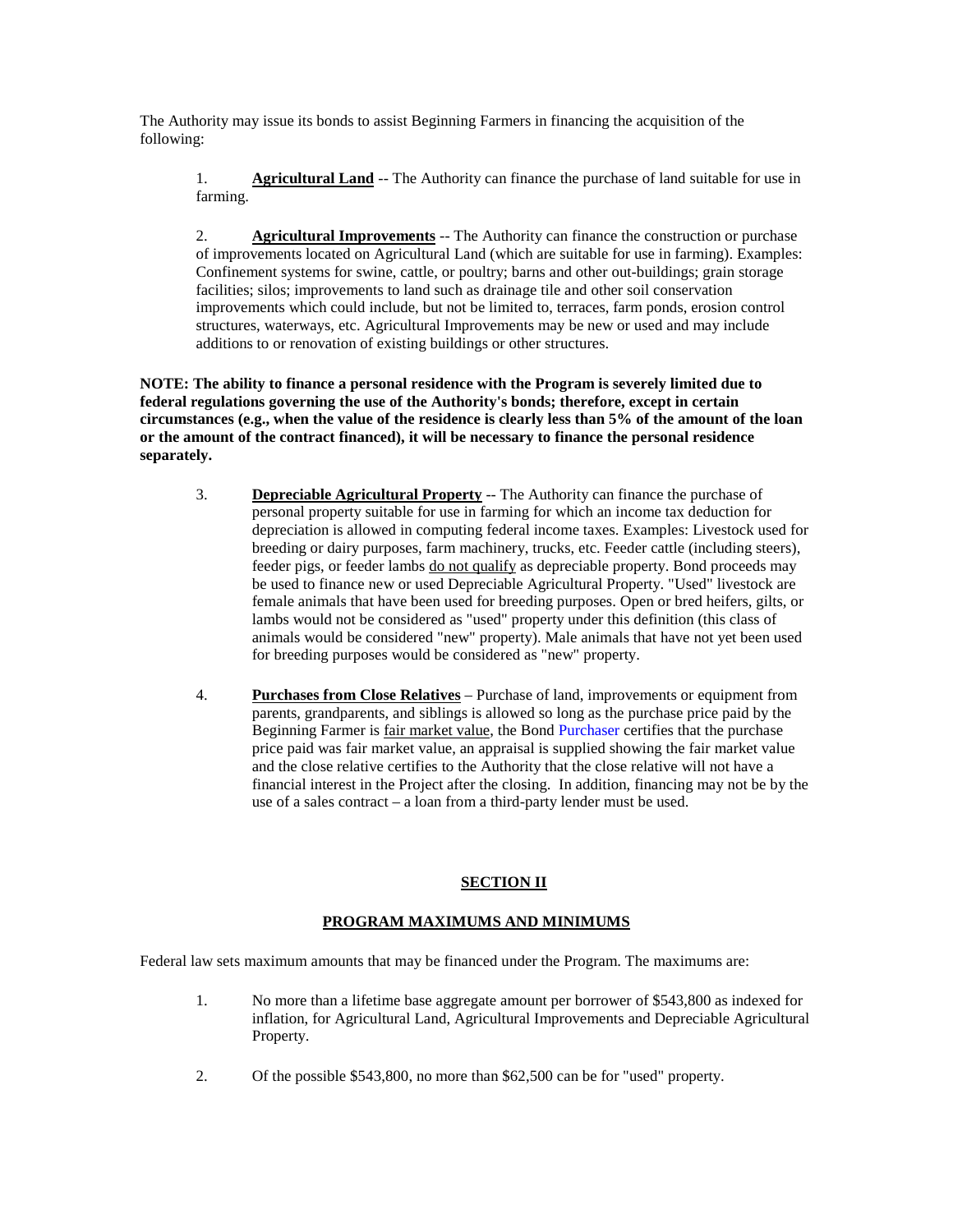3. There is no minimum loan amount for the Program.

#### **SECTION III**

#### **NATURE OF INVESTMENT RISK; LIMITED OBLIGATION BONDS**

**THE BOND PURCHASER MUST MAKE A CREDIT EVALUATION OF THE LOAN OR SALES CONTRACT, THE BEGINNING FARMER'S ABILITY TO REPAY PRINCIPAL AND INTEREST, AND THE SUFFICIENCY OF THE SECURITY FOR THE LOAN OR SALES CONTRACT. THE AUTHORITY WILL NOT MAKE AN INDEPENDENT EVALUATION OF THE BEGINNING FARMER'S ABILITY TO REPAY THE LOAN OR PAY THE CONTRACT. IN SETTING THE TERMS OF THE LOAN OR SALES CONTRACT, THE BEGINNING FARMER AND BOND PURCHASER ARE STRONGLY ENCOURAGED TO CONSULT THEIR LEGAL COUNSEL AND TAX CONSULTANTS**.

The Bond Purchaser will be required to execute a letter with respect to the Bond Purchaser's understanding of the Authority's limited obligation on the Bond and the credit risks inherent in purchasing such a Bond.

The principal and interest on the Bond are limited obligations, payable solely out of the revenue derived from the debt obligation or sales contract, collateral, or other security furnished by or on behalf of the Beginning Farmer. A guarantor, letter of credit or alternative credit enhancement on the debt is permissible. A guarantor may be a Related Person. Generally, the Federal Government or any of its agencies cannot guarantee the debt. If a guarantee by an agency of the Federal Government is being considered, please contact the Authority. **The Bond, which is issued by the Authority and purchased by the Bond Purchaser, is a non-recourse obligation. The principal and interest on the Bond shall be a limited obligation only of the Authority, and in no event shall the bonds constitute an indebtedness of the State of Kansas or an indebtedness for which the faith and credit or taxing powers of the State of Kansas are pledged.** It should also be noted that any recording, filing or other fees or charges associated with the loan or sales contract will be paid by the Beginning Farmer or Bond Purchaser and not the Authority.

**NOTE: In purchases of irrigated land, the Beginning Farmer has the responsibility to notify, in writing, the Division of Water Resources, Kansas State Department of Agriculture, and any applicable Groundwater Management District, of the transfer of land ownership.**

#### **SECTION IV**

#### **APPLICANT ELIGIBILITY**

The basic eligibility requirements for the program are as follows:

1. **Age Limits** -- A Beginning Farmer must be at least age 18 unless he or she has a cosigner who is 18 years or older. There is no upper age limit.

2. **First-Time Farmer** -- All Beginning Farmers must be First-Time Farmers regardless of the purpose of the loan.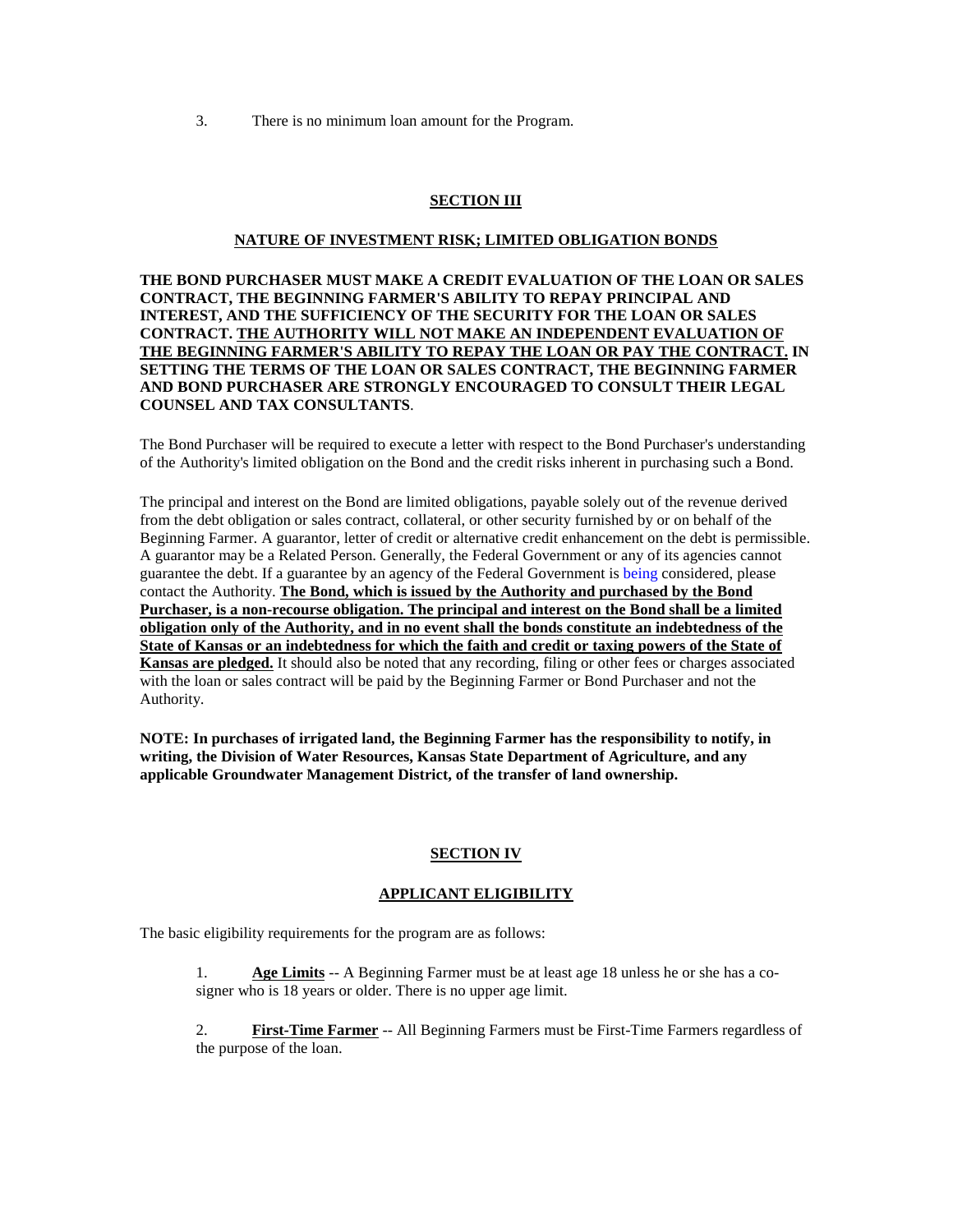3. **Training and Experience** -- The Beginning Farmer must have documented, to the satisfaction of the Bond Purchaser and the Authority, sufficient education, training or experience in the type of farming operation for which the Bond is requested.

4. **Use of Project** -- The Agricultural Land, Agricultural Improvements, and Depreciable Agricultural Property shall only be used for farming by the individual, the individual's spouse, the individual's minor children, or any of them.

# **SECTION V**

# **INELIGIBLE PROGRAM ACTIVITIES**

The Internal Revenue Service has promulgated many rules and regulations governing the use and sale of tax-exempt bonds, some of which apply to the Authority's Program. The rules that will affect the Program most are those stating that **tax-exempt bond proceeds cannot be used to**:

- 1. **Refinance Existing Debt** that has been incurred by the Beginning Farmer prior to approval by the Authority of a Program application.
- 2. **Finance Working Capital** to purchase feed, seed, fertilizer, fuel, etc. (Feeder cattle, feeder pigs or feeder lambs would also fall into this category).
- 3. **Finance the Acquisition of Property** for individuals or partnerships other than for First-Time Farmers.
- 4. **Finance a Contract Sale between the Beginning Farmer and a Close Relative –** Federal tax law does not allow tax-exempt bonds to be issued to a close relative. A third party lender must finance the purchase of land, improvements or equipment from a close relative in order to be eligible.

**In addition, the Beginning Farmer shall not make any expenditures with respect to the acquisition or construction of any part of the Project prior to the date which is 60 days prior to the date on which the Authority approves the Program Application**. To do so runs a risk that the IRS would deem the bond transaction a refinancing. Tax-exempt bond proceeds may not be used for the purpose of refinancing.

**Notwithstanding the foregoing, the Authority's approval of an Application does not constitute final bond approval. The Authority reserves the right to cease bond processing at any time or to reduce the permitted bond amount if, prior to bond closing, it is discovered that the Beginning Farmer is refinancing an existing loan, or if, due to the application of or changes in federal or state law or regulations, it is determined that the Project is ineligible.**

# **SECTION VI**

# **APPLICATION AND PROCEDURES - DIRECT LOANS**

**(NOTE: Section VI applies to transactions involving a direct loan made by the Bond Purchaser to the Beginning Farmer. If the Beginning Farmer is purchasing the project on a sales contract from the Bond Purchaser, Section VI should be disregarded and Section VII should be followed.)**

A Beginning Farmer and Bond Purchaser must prepare and submit a joint application to the Authority. The following should be noted: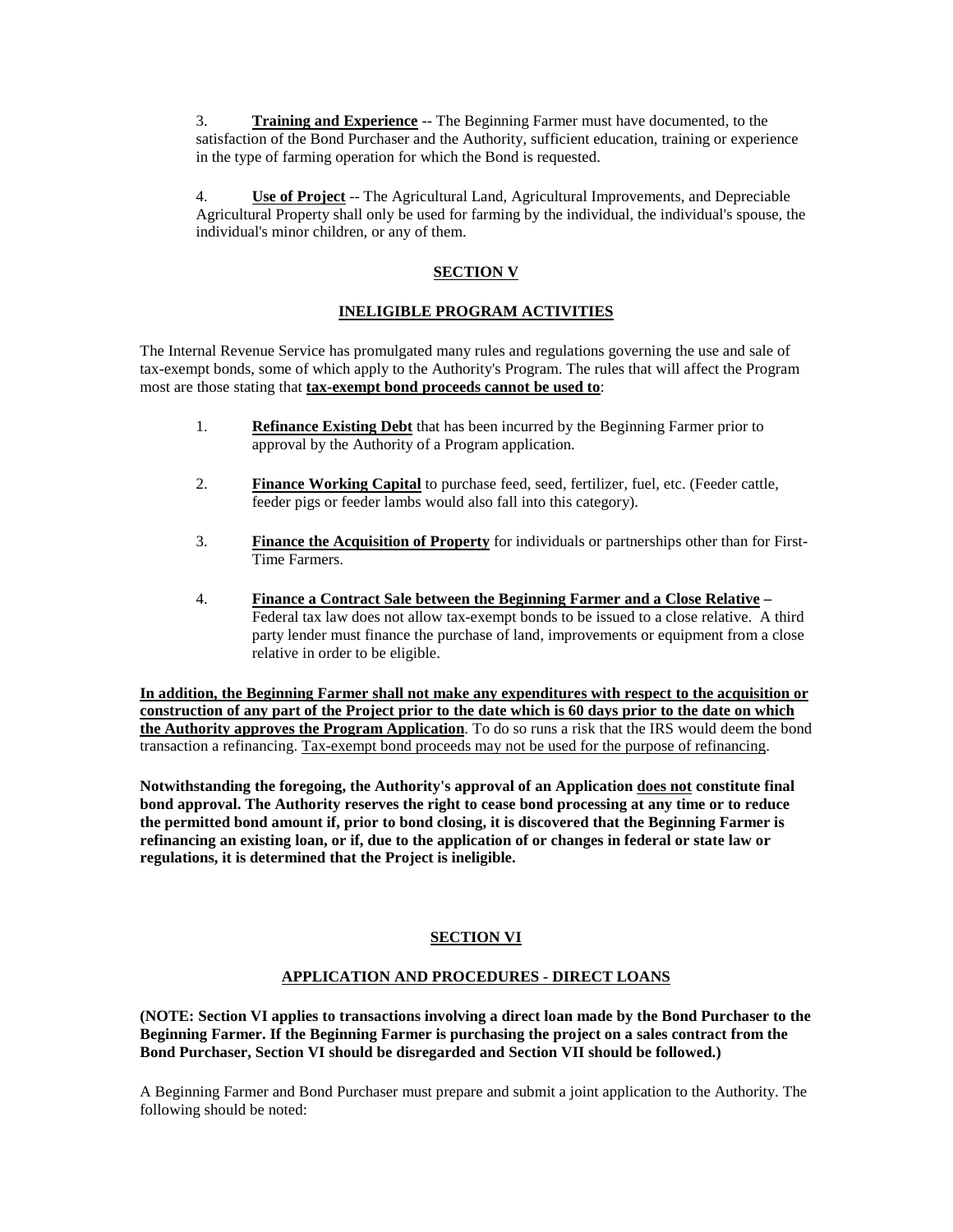1. **Application Forms** -- Application forms are available from the Authority. The Application should be completed by the Beginning Farmer and the Bond Purchaser and submitted directly to the Authority. Applicants are encouraged to contact the Authority staff if they have questions in completing the Application.

A letter must be submitted with the application to explain the Beginning Farmer's background with respect to his or her education and experience in the type of farming operation for which a loan is sought. The letter should also outline the Beginning Farmer's access to machinery, if the loan is for land; or his or her access to land, if the loan is for Agricultural Improvements or Depreciable Agricultural Property. The letter should also state where the Beginning Farmer will obtain operating capital and interim financing if necessary.

> 2. **Application Period** -- A completed Application will be reviewed and considered by the Authority within five business days of its receipt.

3. **Interim Financing** -- As noted in Section V, a Beginning Farmer must not make any expenditure with respect to the acquisition or construction of any part of the Project to be financed with the proceeds of the Bond prior to the date which is 60 days prior to the date the Authority approves the Application; if this were to occur, the bond transaction could be deemed a refinancing. However, once the Application has been approved, the Project may move forward with either construction or possession and, if necessary, the Bond Purchaser or another lender may interim finance the loan prior to bond issuance. The interim financing will be paid with the proceeds of the Bond when issued.

4. **Loans to Beginning Farmers and Security Arrangements** -- The Program involves the Bond Purchaser, Beginning Farmer, and the Authority. If the Bond Purchaser is making a loan to the Beginning Farmer, the financing is accomplished as follows: In simultaneous transactions the Bond Purchaser purchases the Bond from the Authority; the Authority makes the loan to the Beginning Farmer from the proceeds of the Bond sale; and the Authority assigns the promissory note it receives from the Beginning Farmer to the Bond Purchaser as security for the Bond.

- 1) Bond purchased by Bond Purchaser from the Authority;
- 2) Bond proceeds lent by Authority to Beginning Farmer;
- 3) Beginning Farmer gives promissory note to Authority;
- 4) Promissory note assigned to Bond Purchaser as security for the Bond;
- 5) Beginning Farmer makes loan payments to Bond Purchaser.

5. **Terms of Loan** -- The Beginning Farmer and Bond Purchaser must agree on terms of the loan: interest rate (fixed or variable), length of loan, prepayment or call options, service fees and repayment schedule.

6. **Repayment of Loans** -- Under the Authority's bond documents, the Beginning Farmer's payment obligations are subject to mandatory prepayment in the event the interest income on the Bond becomes includable in gross income for purposes of federal income taxation, in the event that the loan agreement entered into by the Beginning Farmer becomes void or enforceable, and to the extent any bond proceeds remain following completion of the acquisition or construction of the Project. In addition, the documents provide for optional prepayment from insurance or condemnation proceeds (at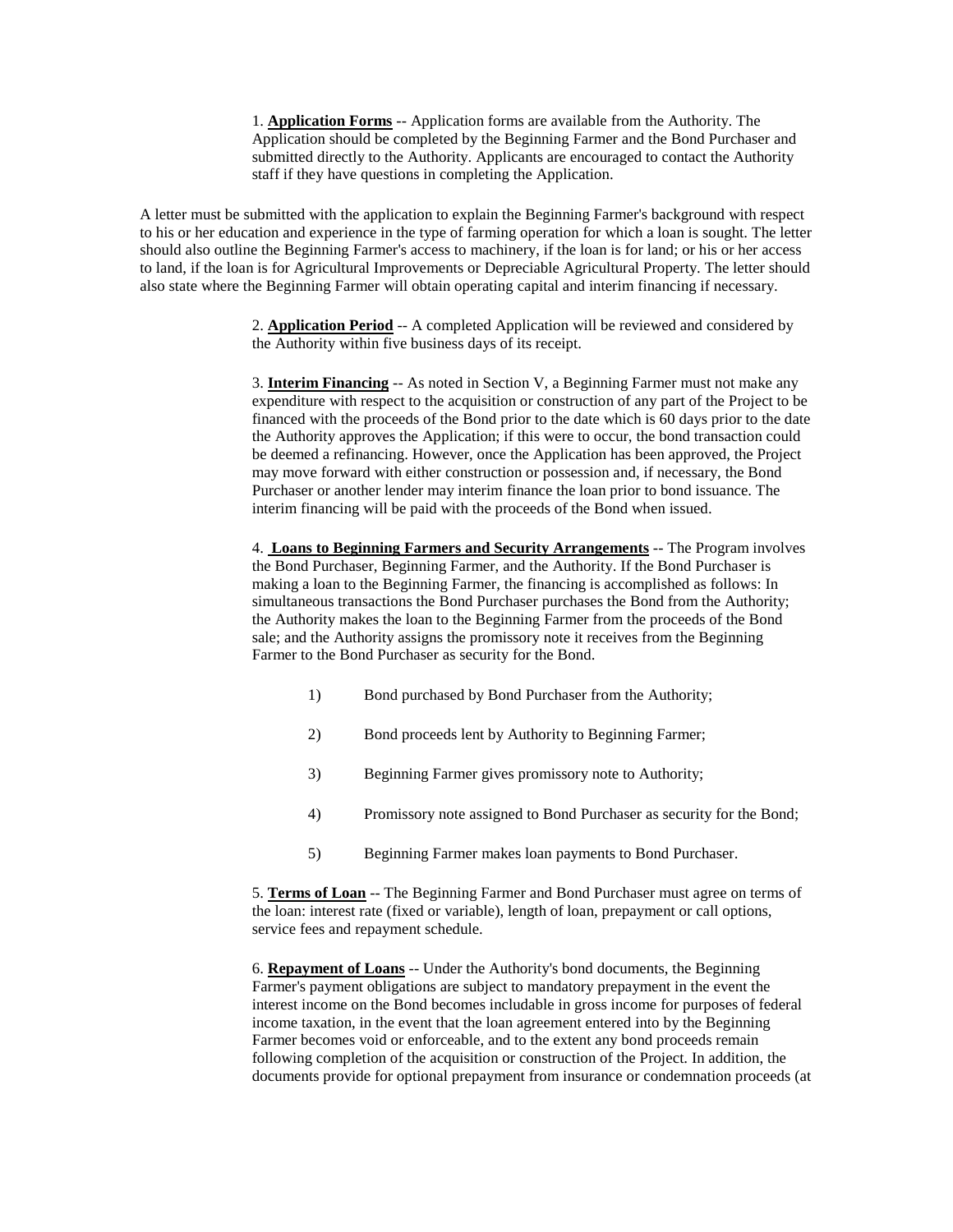the discretion of the Bond Purchaser) in the event of damage, destruction or condemnation of all or any part of the Project.

The documents also provide for prepayment at the option of the Beginning Farmer, the terms and conditions of which are to be agreed upon between the Beginning Farmer and the Bond Purchaser.

It should be noted that the bond documents may be prepared to provide for a prepayment at the option of the Bond Purchaser. The terms of this type of prepayment will need to be agreed upon by the Beginning Farmer and the Bond Purchaser. This prepayment option should be used where a Bond Purchaser may be willing to extend the initial term of a loan, but wants the ability to review the loan at various points in time and to end the loan if the Beginning Farmer's progress is unsatisfactory (this is known as a call option). Any payment or prepayment on the loan results in a corresponding payment or prepayment on the bond.

> 7. **Assignment or Sale of Bonds** -- The Authority does not place any restrictions on a Bond Purchaser's ability to participate out, assign or sell a bond issued under the Program. Generally, Bond Purchasers participating in the Program purchase the Bond for their own investment and do not anticipate assigning the Bond to another investor. It should be noted there are laws that prevent certain sales and participations or at least seriously restrict them. For example, the Kansas Securities Act may impose certain restrictions or requirements if the Bonds are sold to investors other than financial institutions. In addition, there are adverse tax consequences if the Bond is assigned, participated out or sold to a "Related Person" of the Beginning Farmer. Therefore, a Bond Purchaser should consult with legal counsel to determine if any of these laws or regulations will be violated before selling, assigning, or participating out a bond.

The bond documents allow a Bond Purchaser to assign a loan in whole or in part to any person. The Authority must be notified in writing prior to assignment of the loan.

> 8. **Fees** -- The Beginning Farmer or Bond Purchaser must pay to the Authority a nonrefundable\$100 application fee (submitted with the Application). A bond closing fee equal to 1 1/2 % of the amount of the Bond, but not less than \$500, must be paid by the Beginning Farmer or Bond Purchaser at closing. The bond closing fee and other closing costs, up to 2% of the Bond amount, may be financed with bond proceeds.

The Authority's bond counsel will review each Bond for legality and tax exemption. Bond Counsel will submit a bill at closing and the Beginning Farmer will be required to pay the Bond Counsel directly as a portion of the bond closing fee.

> 9. **Use of Financial and Security Documents** -- The Bond Purchaser should use forms of financial statements and security documents which the Bond Purchaser believes are necessary and appropriate under the particular loan circumstances. These items should be referenced in the bond documents and their provisions incorporated therein. Any additional requirements not specifically provided for in the bond documents, such as insurance coverage and amounts, should also be added.

**BOND PURCHASERS PLEASE NOTE:** IT IS THE BOND PURCHASER'S RESPONSIBILITY TO INSURE THAT ANY SECURITY AGREEMENTS, MORTGAGES, GUARANTEES OR OTHER SECURITY DOCUMENTS, WHICH THE BOND PURCHASER REQUIRES IN A TRANSACTION, HAVE BEEN COMPLETED AND SIGNED, AND THAT ANY FINANCING STATEMENTS HAVE BEEN FILED, MORTGAGES RECORDED OR ANY OTHER NECESSARY STEPS TAKEN TO PROTECT THE BOND PURCHASER'S INTERESTS. THE AUTHORITY MAKES NO WARRANTIES OR REPRESENTATIONS WITH RESPECT TO THE EFFECTIVENESS, VALIDITY OR PRIORITY OF ANY LIENS OR SECURITY INTERESTS WHICH A BOND PURCHASER HAS WITH RESPECT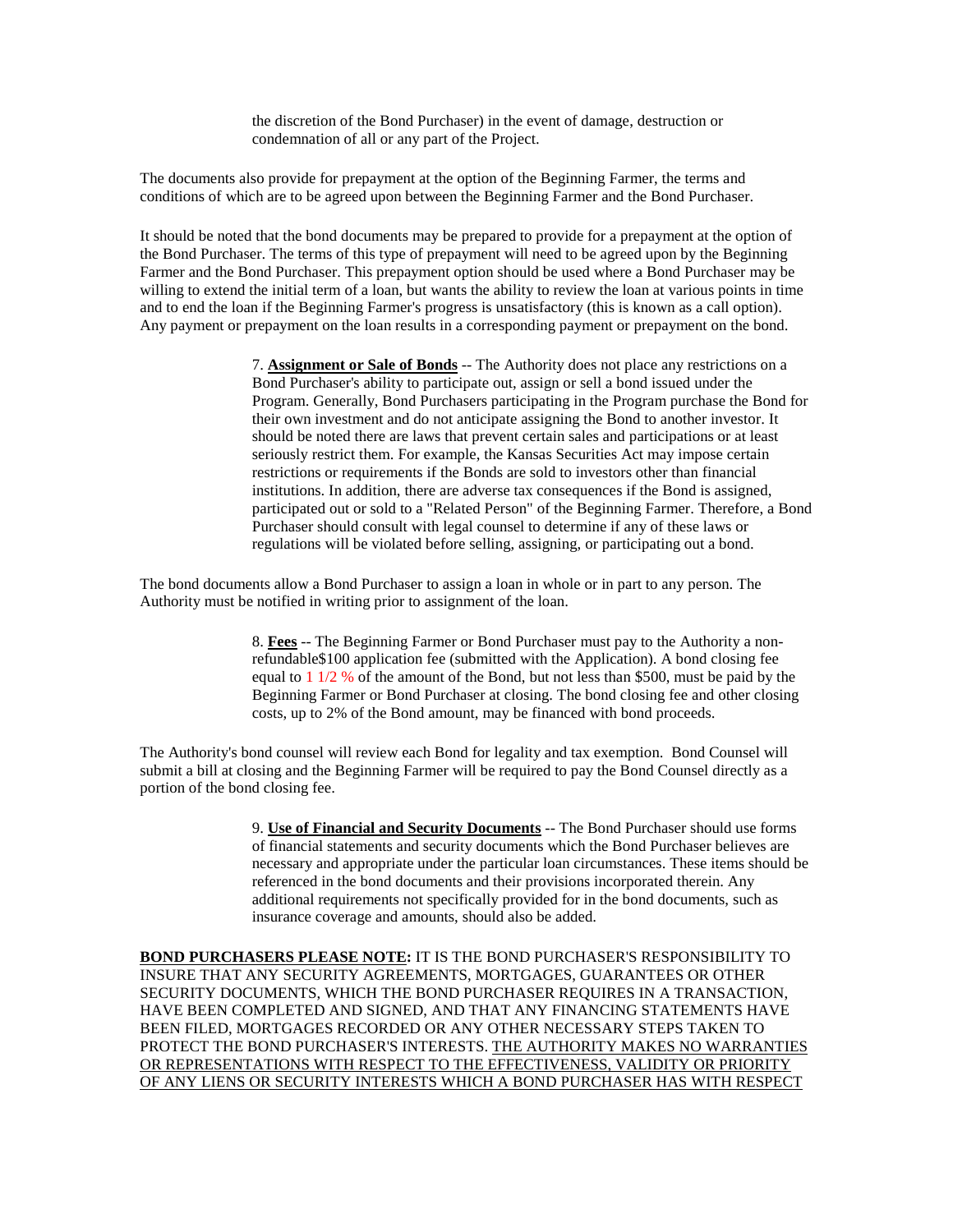#### TO A PARTICULAR PROJECT AND IS NOT RESPONSIBLE FOR THE FILING OR RECORDING OF ANY SECURITY DOCUMENTS.

10. **Bond Purchasers** -- Any lending institution, individual, corporation, government or governmental subdivision or agency, business trust, estate, trust, partnership or association, or any other legal entity, may be a Bond Purchaser for contract sales and direct loans.

11. **Procedures Following Bond Issuance** -- Following disbursement of the bond proceeds, the Bond Purchaser and Beginning Farmer must certify to the Authority that all of the proceeds were used by a qualified Beginning Farmer for a qualified purpose.

12. **Timing Requirements for Spending Bond Proceeds** -- Federal tax law restrictions generally do not permit the investment of bond proceeds in securities, which bear a higher interest rate than the Bond.

Under the current rules, the period of time during which bond proceeds may be invested in an unrestricted yield has been effectively shortened to eighteen months. The "Gross Proceeds" of a tax-exempt Bond must be spent on the project being financed in accordance with the following schedule: (i) 15% within 6 months, (ii) 60% within 12 months, and (iii) 100% within 18 months. If the proceeds are not spent in accordance with such schedule, the parties to the bond issue will be subject to some very onerous federal reporting requirements and will be required to pay any profits earned on bond proceeds to the federal government.

It should be noted the "Gross Proceeds" of a Bond include more than the original principal proceeds. Also included are any amounts earned on the investment of bond proceeds: funds, securities or other obligations (such as a certificate of deposit), which are pledged as security for the payment of the Bond.

**To avoid subjecting any of the Authority's bonds to these reporting and payment requirements, it is the policy of the Authority not to issue a Bond for a Project until the Authority can be assured that all bond proceeds will be expended on the Project in accordance with the foregoing schedule.** In the closing documents, the Beginning Farmer and Bond Purchaser are required to certify that the use of the proceeds will comply with this policy.

13. **Assumption of Loans - Substitution of Collateral and Transfer of Property** -- Loans may not be assumed without the prior approval of the Authority, and then only if the purchaser of the property will qualify as a First-Time Farmer. Equipment and other depreciable property may be exchanged or traded in on similar property, and other property such as breeding livestock may be added or substituted as collateral at the discretion of the Bond Purchaser without the prior approval of the Authority. The benefits of the Authority Bond must remain with a qualified First-Time Farmer, and no person to whom property is traded or otherwise transferred may obtain the benefits of the Bond.

14. **Public Hearing and Governor's Approval of Bond Issuance** -- In compliance with state law, the Authority must notify the city or county in which the Project is located, no less than 30 days before the closing, that it intends to provide the financing. The local government may stop the financing by adopting a resolution or ordinance disapproving the Project within 15 days of the giving of the notice by the Authority. Federal law requires the Authority to hold a public hearing on the issuance of the Bond before the closing, public notice of which will be published at least 14 days in advance in a regional newspaper of general circulation in the city or county in which the Project is located. State law requires the Authority to publish notification of the issuance of bonds 14 days prior to any bond hearing in the official county newspaper where such bonds will be used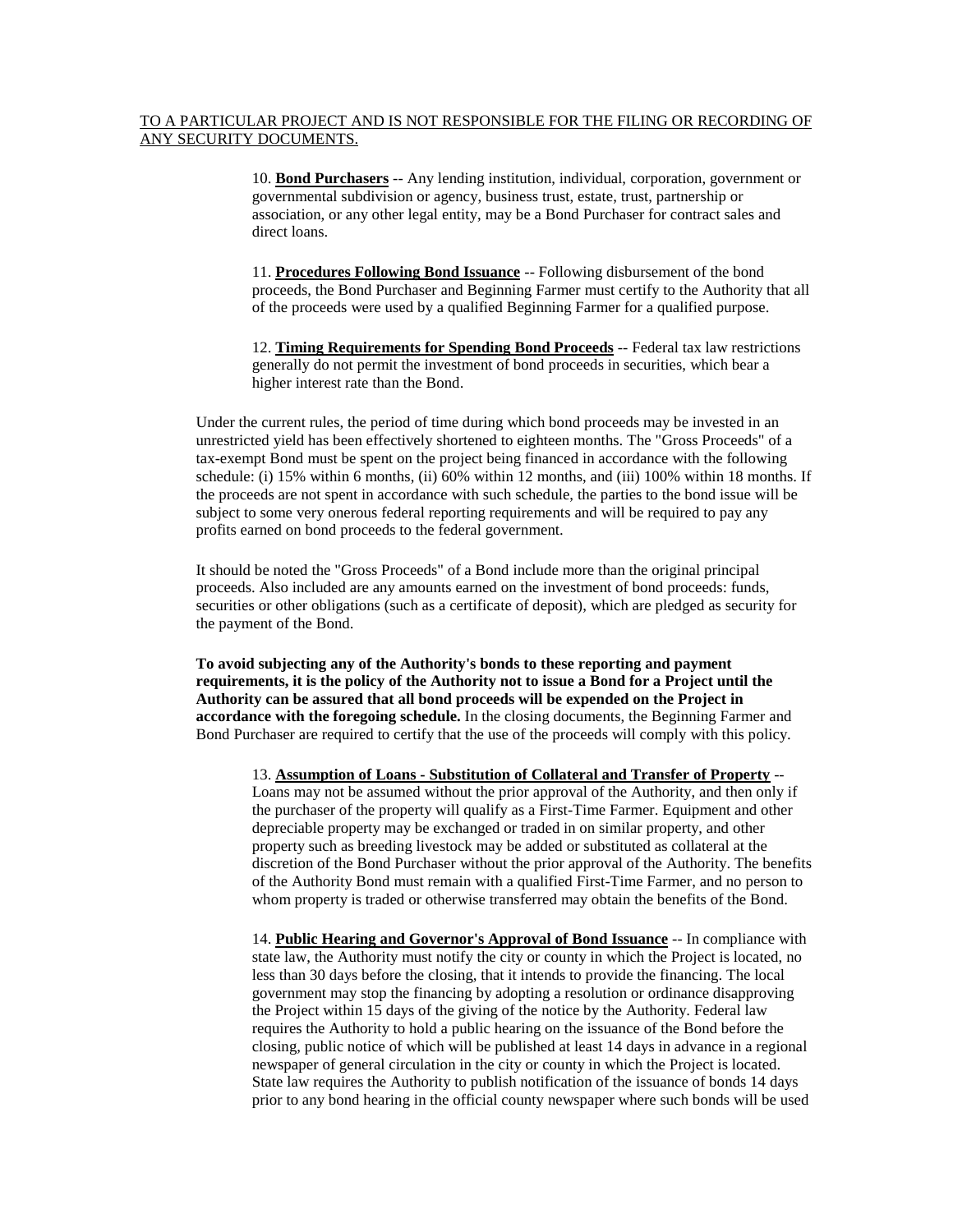and in the *Kansas Register*. The Authority will hold hearings and approve all financing documents at their monthly board meeting. Once the Board has approved the documents, a bond closing can be scheduled.

Generally, these public hearings will be conducted by the Authority in conjunction with its monthly meeting. However, on some occasions authorized Authority staff may conduct the hearings. A hearing need not be held prior to an Application being approved, but it must be held before the bond documents are approved.

The Governor of Kansas, after receiving a report on the results of the public hearing, may then approve or disapprove the Bond. In addition to the hearing process described above, an allocation of the State's Volume Cap must be received from the Kansas Department of Commerce and Housing before the Bond may proceed to closing.

> 15. **State Volume Cap Limitations** -- The federal tax law establishes a limit on the total principal amount of tax-exempt Private Activity Bonds, which may be issued within any state during a calendar year (the "Volume Cap"). All Authority bonds issued for this program are subject to the limitation. The Kansas Legislature has established a procedure to allocate the Volume Cap among bond issuers. The procedure for the allocation is set forth in the Kansas Private Activity Bond Allocation Act. The Authority will process the necessary paperwork to receive an allocation from the state Volume Cap. If an allocation from the Volume Cap is not available for a particular Bond, the Bond Purchaser and the Beginning Farmer will be so advised.

> 16. **Modified Accelerated Cost Recovery System Limitations** -- **Bond Purchasers and Beginning Farmers should be aware that federal law limits the application of the Modified Accelerated Cost Recovery System (MACRS) with respect to facilities financed with the Authority's bonds.** If an item is financed with the proceeds of a Bond, the Beginning Farmer must use an alternate MACRS method where deductions are computed by applying the straight line method, the applicable averaging convention, and the applicable longer recovery period for such item (12 years for personal property with no class life, 40 years for real property, and the class life for all other property).

#### **NOTE: Beginning Farmers should contact their tax consultant regarding the specific effect this change in the MACRS will have on their operations or Project.**

17. **Maximum Loan Maturity** -- Federal law provides that the weighted average maturity of an Authority bond can be no more than 120% of the average reasonably expected economic life of the project being financed with proceeds of the Bond (except land).

#### **SECTION VII**

#### **APPLICATION AND PROCEDURES - SALES CONTRACTS**

**(NOTE: Section VII applies to transactions involving a sales contract from the Bond Purchaser (the seller) to the Beginning Farmer (the buyer). This section should be disregarded if the Bond Purchaser is making a direct loan to the Beginning Farmer and Section VI should be followed.)**

A Beginning Farmer and Bond Purchaser must prepare and submit an Application jointly to the Authority. The following should be noted: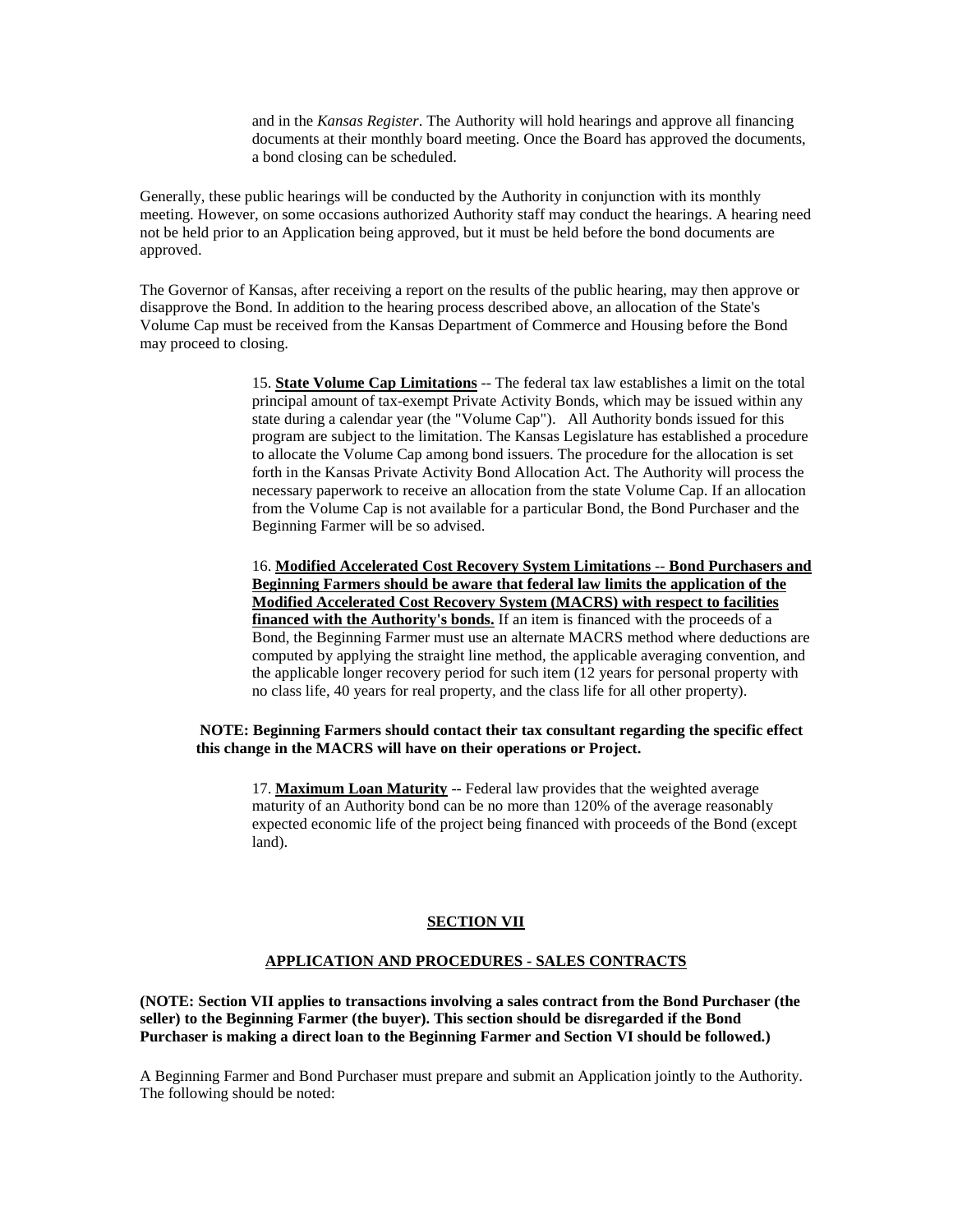1. **Application Forms** -- Application forms are available from the Authority. The Application should be completed by the Beginning Farmer and the Bond Purchaser and submitted to the Authority. Applicants are encouraged to contact the Authority staff if they have questions in completing the Application.

A letter must be submitted with the application to explain the Beginning Farmer's background with respect to his or her education and experience in the type of farming operation for which a Bond is sought. The letter should also outline the Beginning Farmer's access to machinery, if the sales contract is for agricultural land; or his or her access to land, if the sales contract is for Agricultural Improvements and Depreciable Agricultural Property. The letter should also state where the Beginning Farmer will obtain operating capital and interim financing if necessary.

2. **Application Period** -- There is no formal or defined application period because the Program is ongoing. A completed Application will be reviewed and considered by the Authority within five business days of its receipt.

3. **Sales Contracts and Security Arrangements** -- The Program involves the Bond Purchaser, Beginning Farmer, and the Authority. After an Application has been submitted and approved, the Bond Purchaser and the Authority will enter into a sales contract and the Bond Purchaser will receive a Bond to evidence the Authority's obligations under the contract. The Authority's right, title, and interest in the contract will then be assigned to the Beginning Farmer, who will assume the payments and other obligations of the Authority under the contract.

4. **Terms of the Sales Contract** -- The Beginning Farmer and Bond Purchaser will negotiate the terms of the sales contract. They must agree on terms such as purchase price, interest rate (fixed or adjustable), payment schedule, down payment, prepayment rights and obligations, security, insurance coverage, payment of taxes, defaults and remedies on default.

It must be clearly stated in the sales contract as to the portion of the payments constituting principal and the portion constituting interest.

# In addition to other terms the Beginning Farmer and Bond Purchaser may include in the sales contract, **THE FOLLOWING TERMS MUST BE INCLUDED:**

(1) This contract will be assigned by the Contract Buyer (the Authority) to (the Beginning Farmer(s)) and may not be reassigned by Beginning Farmer(s) without the written consent of Seller(s) and the Authority, which consent, if given, shall not operate as a waiver of the requirement of written consent on any subsequent assignment. Any attempt by Beginning Farmer(s) to reassign this contract without written consent shall entitle Seller(s) to declare all amounts due hereunder immediately due and payable.

(2) To evidence its payment obligations under this contract, the Authority will issue its tax-exempt Bond (the "Bond") in an amount equal to the unpaid balance of the purchase price contained herein and bearing interest at the rate of per annum (the "Tax Exempt Rate") with payment terms identical to those contained herein. Beginning Farmer(s) have expressly warranted to Seller(s) that the interest payments received pursuant to the terms contained herein will come to the Seller(s) in the form that will make it not includable in gross income for federal income tax purposes. Seller(s) are relying on the representations made by the Beginning Farmer(s) in this regard and in the event the interest payments are determined to be includable in gross income for federal income tax purposes, then all interest payments will be computed on the basis of interest at the rate of per annum (the "Taxable Rate") and Beginning Farmer(s) shall be responsible to make payment to the Seller(s) for the difference between interest paid at the Tax Exempt Rate and the amount calculated on the basis of interest at the Taxable Rate. This provision shall not apply in the event a Related Person (as defined by the Internal Revenue Code) to the Beginning Farmer (s) holds the Bond.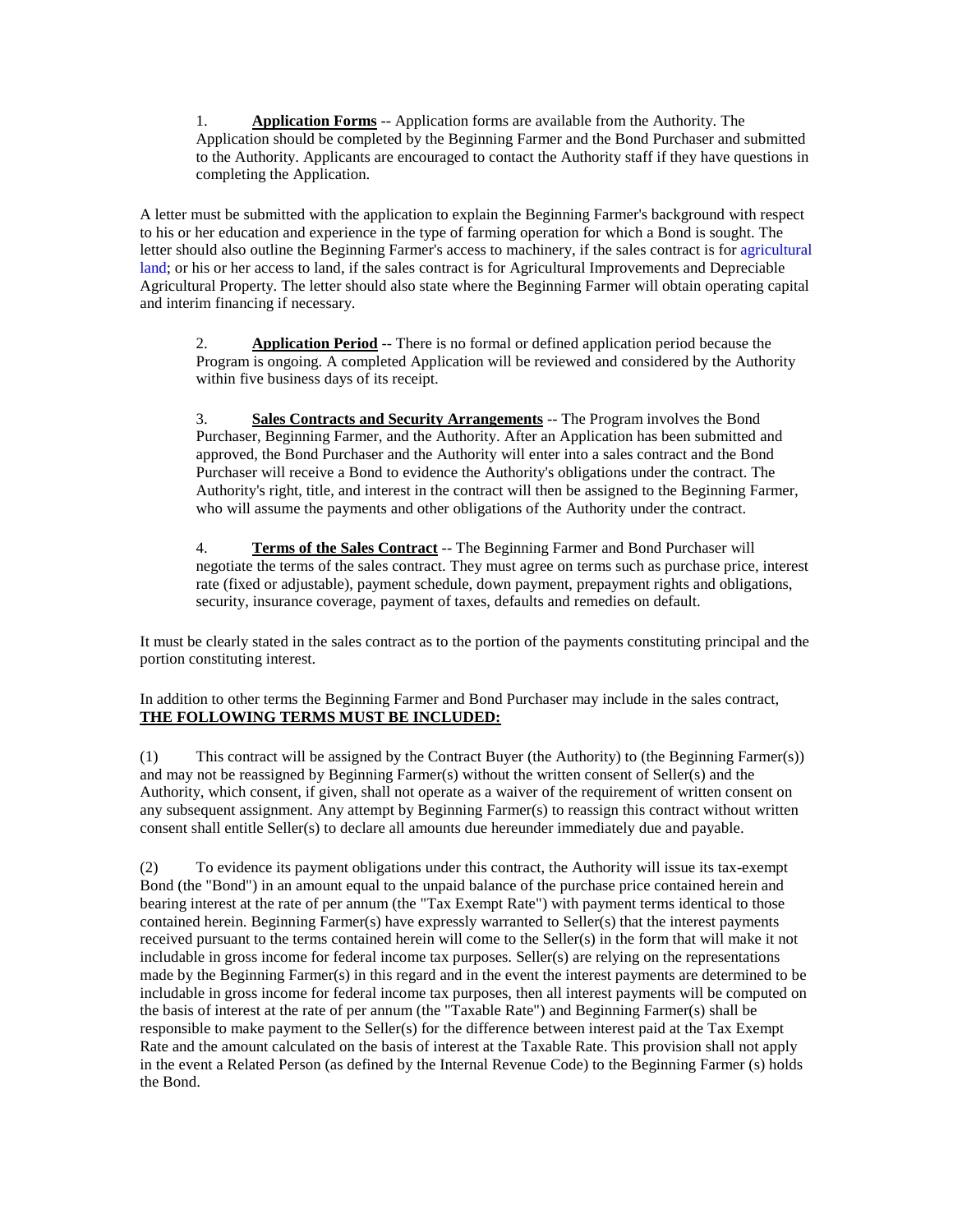#### **NOTE: The above provision may be modified if an adjustable interest rate is used.**

(3) The Seller(s) acknowledges that this contract will be assigned by the Authority by separate instrument, the Guarantee, Assignment and Assumption Agreement (the "Guarantee") to the Beginning Farmer(s) who will assume the rights, duties, obligations and liabilities of the Authority hereunder and guarantee the payment of principal and interest on the Bond. Seller(s) approves such assignment and assumption and acknowledges that the principal of, premium, if any, and interest on the Bond, the installment payments under this contract and other amounts due and owing to the Seller(s) as holder of the Bond and seller under this contract are special limited obligations of the Authority and, in no event, shall the Bond or this contract constitute an indebtedness of the State of Kansas or indebtedness for which the faith and credit or taxing powers of the State of Kansas are pledged.

5. **Payments Under the Sales Contract** -- The Beginning Farmer's payment obligations and rights and obligations to prepay principal and interest under the sales contract shall be determined by the Beginning Farmer and Bond Purchaser and included in the sales contract.

6. **Assignment or Sale of Bonds** -- The Authority does not place any restrictions on a Bond Purchaser's ability to participate out, assign or sell a bond issued under the Program. Generally, the Bond Purchaser participating in the Program purchases the Bond for the Bond Purchaser's own investment and does not anticipate assigning the Bond to another investor. It should be noted there are laws that prevent certain sales and participations, or at least seriously restrict them. For example, the Kansas Securities Act may impose certain restrictions or requirements if the Bonds are sold to investors other than financial institutions. In addition, there are adverse tax consequences if the Bond is assigned, participated out, or sold to a "Related Person" of the Beginning Farmer. Therefore, a Bond Purchaser should consult with legal counsel to determine if any of these laws or regulations will be violated before selling, assigning or participating out a Bond.

The bond documents allow a Bond Purchaser to assign a loan in whole or in part to any person. The Authority must be notified in writing prior to assignment of the loan.

7. **Fees** -- The Beginning Farmer or Bond Purchaser must pay to the Authority a nonrefundable \$100 application fee (submitted with the Application). A bond closing fee equal to 1 1/2% of the amount of the Bond, but not less than \$500, must be paid to the Authority by the Beginning Farmer or Bond Purchaser at closing. The bond closing fee and other closing costs, up to 2% of the Bond amount, may be included in the purchase price reflected in the sales contract.

The Authority's bond counsel will review each Bond for legality and tax exemption. Bond Counsel will submit a bill at closing and the Beginning Farmer will be required to pay the bond counsel directly as a portion of the bond closing fee.

8. **Use of Financial and Security Documents** -- The Bond Purchaser should use forms of financial statements and security documents that the Bond Purchaser feels are necessary and appropriate under the particular sales contract circumstances.

**BOND PURCHASERS PLEASE NOTE:** IT IS THE BOND PURCHASER'S RESPONSIBILITY TO INSURE THAT ANY SECURITY AGREEMENTS, GUARANTEES OR OTHER SECURITY DOCUMENTS, WHICH THE BOND PURCHASER REQUIRES IN A TRANSACTION, HAVE BEEN COMPLETED AND SIGNED, AND THAT ANY FINANCING STATEMENTS HAVE BEEN FILED, DOCUMENTS RECORDED, TRANSFER OR OTHER TAXES PAID, OR ANY OTHER NECESSARY STEPS TAKEN TO PROTECT THE BOND PURCHASER'S INTERESTS. THE AUTHORITY MAKES NO WARRANTIES OR REPRESENTATIONS WITH RESPECT TO THE EFFECTIVENESS, VALIDITY OR PRIORITY OF ANY LIENS OR SECURITY INTERESTS WHICH A BOND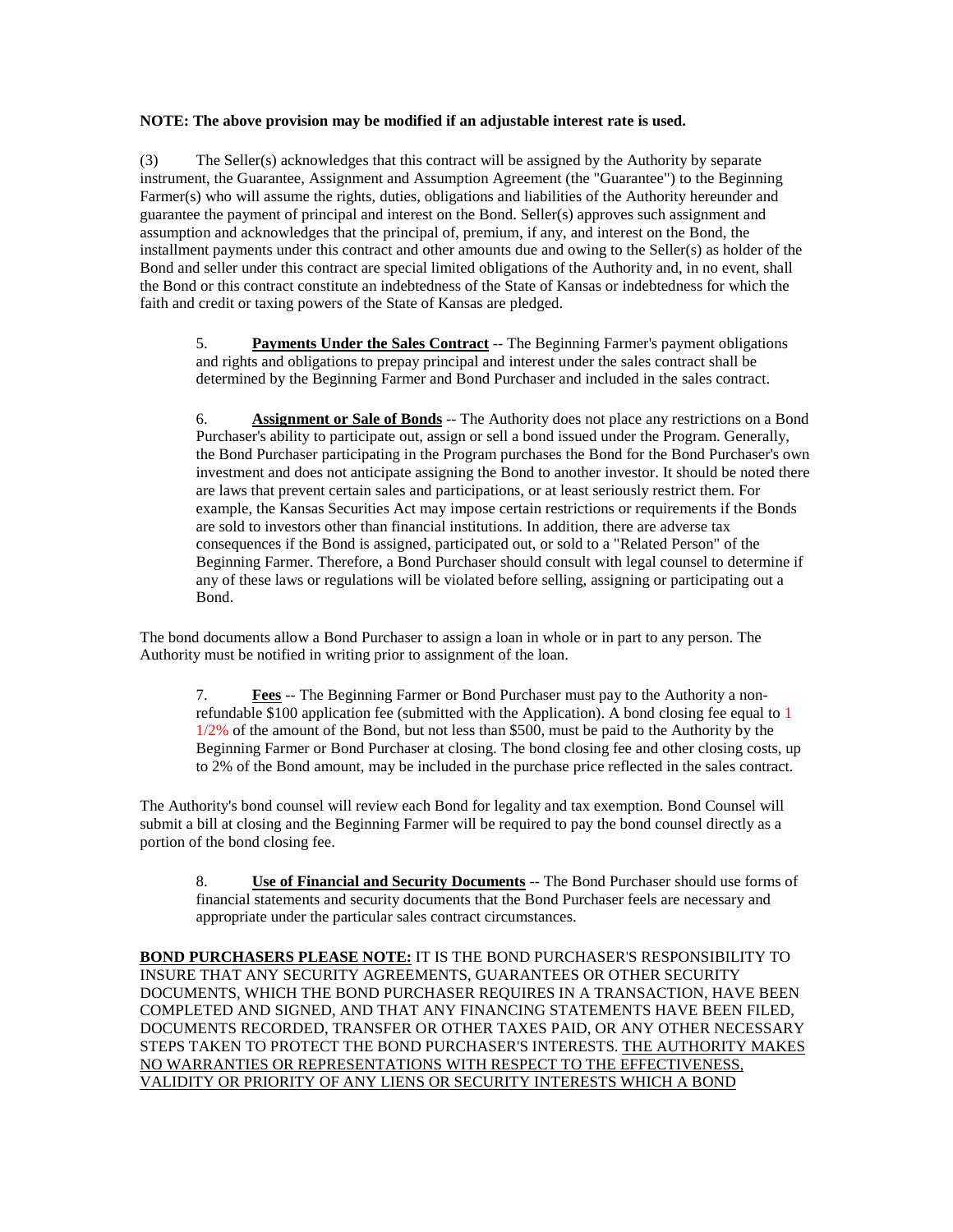#### PURCHASER HAS WITH RESPECT TO A PARTICULAR PROJECT AND IS NOT RESPONSIBLE FOR THE FILING OR RECORDING OF ANY SECURITY DOCUMENTS.

The Authority also advises that any security documents or guarantees required to be delivered in connection with the sales contract clearly state that they are given as additional security for the indebtedness under the sales contract and to further secure the agreements, covenants and obligations of the Beginning Farmer contained in the sales contract. The security documents and any guarantees should run directly between the Beginning Farmer and the Bond Purchaser.

9. **Bond Purchasers** -- Any lending institution, individual, corporation, government or governmental subdivision or agency, business trust, estate, trust, partnership or association, or any other legal entity may be a Bond Purchaser for contract sales and direct loans.

10. **Loan and Sales Contract** -- In the event the Bond Purchaser will make a loan to the Beginning Farmer (e.g., for Depreciable Agricultural Property) as well as enter into a sales contract with the Beginning Farmer, both of which are to be financed with an Authority bond, it will be necessary for the transaction to comply with the requirements of Section VI and Section VII of this Program Summary.

11. **Assumption of Sales Contract - Substitution of Collateral and Transfer of Property** - - The sales contract may not be assumed without the prior approval of the Authority, and then only if the purchaser of the property will qualify as a First-Time Farmer. Equipment and other depreciable property may be exchanged or traded in on similar property, and other property such as breeding livestock may be added or substituted as collateral at the discretion of the Bond Purchaser without the prior approval of the Authority. The benefits of the sales contract must remain with a qualified First-Time Farmer, and no person to whom property is traded or otherwise transferred may obtain the benefits of the Bond.

12. **Public Hearing and Governor's Approval of Bond Issuance** -- In compliance with state law, the Authority must notify the city or county in which the Project is located, no less than 30 days before the closing, that it intends to provide the financing. The local government may stop the financing by adopting a resolution or ordinance disapproving the Project within 15 days of the giving of the notice by the Authority. Federal law requires the Authority to hold a public hearing on the issuance of the Bond before the closing, public notice of which will be published at least 14 days in advance in a newspaper of general circulation in the city or county in which the Project is located. State law requires the Authority to publish notification of the issuance of bonds 14 days prior to any bond hearing in the official county newspaper where such bonds will be used and in the *Kansas Register*. The Authority will hold hearings and approve all financing documents at their monthly board meeting. Once the Board has approved the documents, a bond closing can be scheduled.

13. **Modified Accelerated Cost Recovery System Limitations** -- **Bond Purchasers and Beginning Farmers should be aware that federal law limits the application of the Modified Accelerated Cost Recovery System (MACRS) with respect to facilities financed with the Authority's bonds.** Beginning Farmers should contact their tax consultant regarding the specific effect this change in the MACRS will have on their operations and Project. For a discussion of the MACRS limitations, see paragraph 16 in Section VI of this Program Summary.

14. **Maximum Terms of Sales Contract** -- Federal law provides that the weighted average maturity of an Authority bond can be no more than 120% of the average reasonably expected economic life of the Project being financed with the proceeds of the Bond. (There is no maximum for land.)

# **SECTION VIII**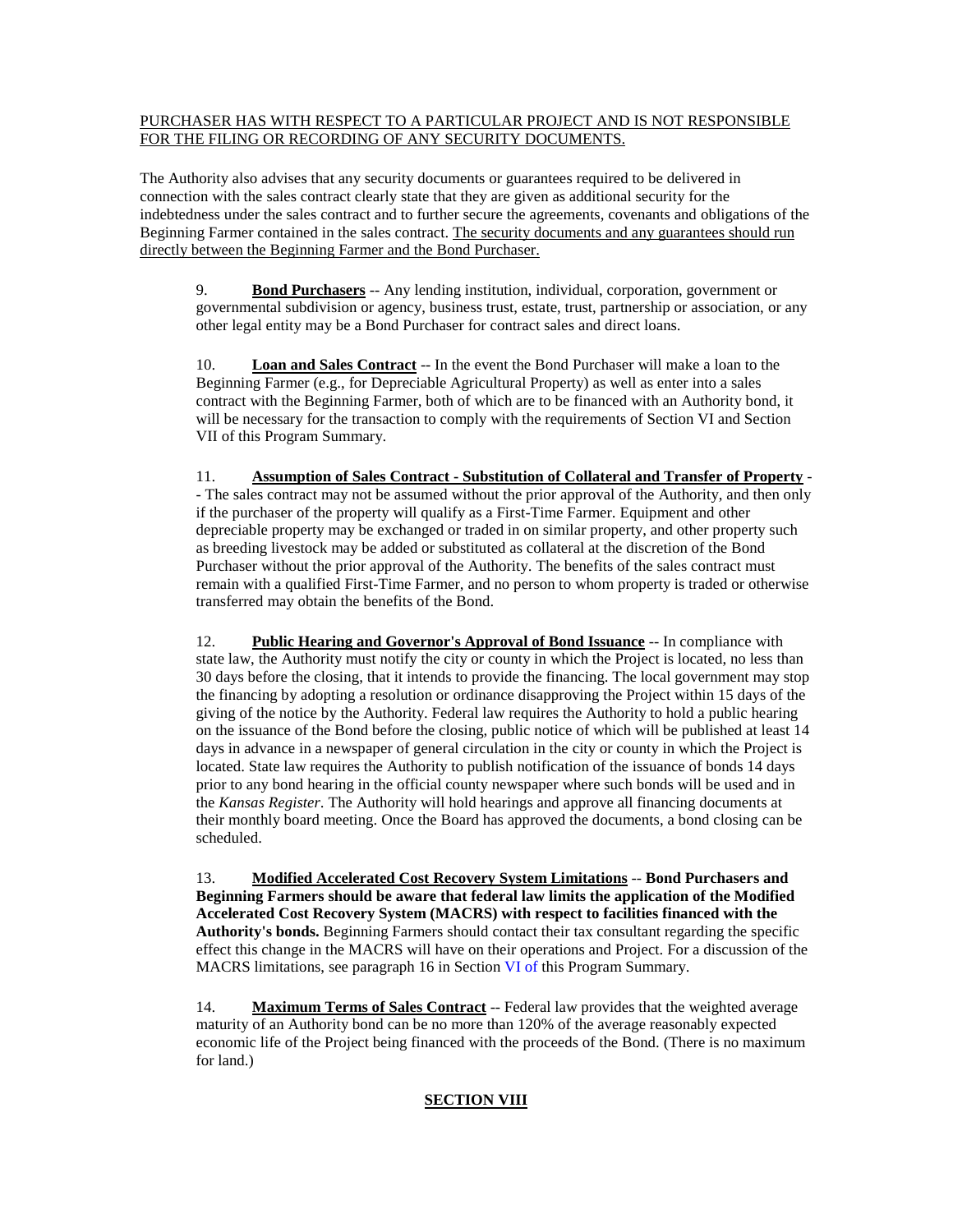#### **FEDERAL TAX EXEMPTION OF AUTHORITY BONDS**

1. **General Tax Exemption of Bonds** -- Under federal tax law an Authority bond is classified as a Qualified Small Issue Bond. Therefore, if all the provisions of the state and federal law continue to be complied with by the Beginning Farmer and Bond Purchaser, the interest on an Authority bond will not be included in the Bond Purchaser's gross income for federal income tax purposes. In addition, interest on the Authority bond will be exempt in the State of Kansas from all state, county and municipal taxes, including income, inheritance and property taxes; except that such interest will be included in the calculation of "Net Income" for purposes of computing the Privilege Tax imposed by sections of K.S.A. 79-1107 and 79-1108.

2. **Federal Alternative Minimum Tax** -- Notwithstanding the preceding paragraph, interest on Authority bonds, which is otherwise tax-exempt, shall be directly includable in the calculation of a bondholder's "alternative minimum taxable income" under Section  $57(a)(5)$  of the Internal Revenue Code of 1986. Pursuant to the American Recovery and Reinvestment Act of 2009, during 2009 and 2010, interest on private activity bonds, including Beginning Farmer bonds, is not taken into account in determining adjusted current earnings for the purpose of the computing the alternative minimum tax.

3. **Deduction for Interest Incurred to Carry Tax-Exempt Bonds** – The Authority bonds are NOT "qualified tax-exempt obligations" within the meaning of Section  $265(c)(3)$  of the Internal Revenue Code of 1986. Accordingly, financial institutions will not be allowed any deduction for that portion of the financial institutions interest expense which is allocated by law to the purchasing or carrying of the Authority's bond.

**NOTE: The effects of the taxes and deductions discussed above will vary with each Bond Purchaser and, with a given Bond Purchaser, from year to year. Bond Purchasers should consult their tax consultants as to the specific effects of these provisions in their case.**

# **SECTION IX**

#### **RIGHT TO AUDIT**

The Authority shall have, at any time, the right to audit or monitor records of the Bond Purchaser and the Beginning Farmer relating to a bond to insure a qualified user used the bond proceeds for qualified purposes.

# **SECTION X**

#### **DEFINITIONS**

**"Agricultural Improvements"** As defined in Section I, (2) of this Program Summary.

**"Agricultural Land"** As defined in Section I, (1) of this Program Summary.

**"Beginning Farmer"** An individual that engages in farming or ranching or wishes to engage in farming or ranching and qualifies as a first time farmer.

**"Bond Purchaser"** Any lending institution, individual, corporation, business trust, estate, trust, partnership or association, or any other legal entity, that is the purchaser of an Authority bond under the Program in connection with a contract sale or loan to a Beginning Farmer.

**"Depreciable Agricultural Property"** As defined in Section I, (3) of this Program Summary.